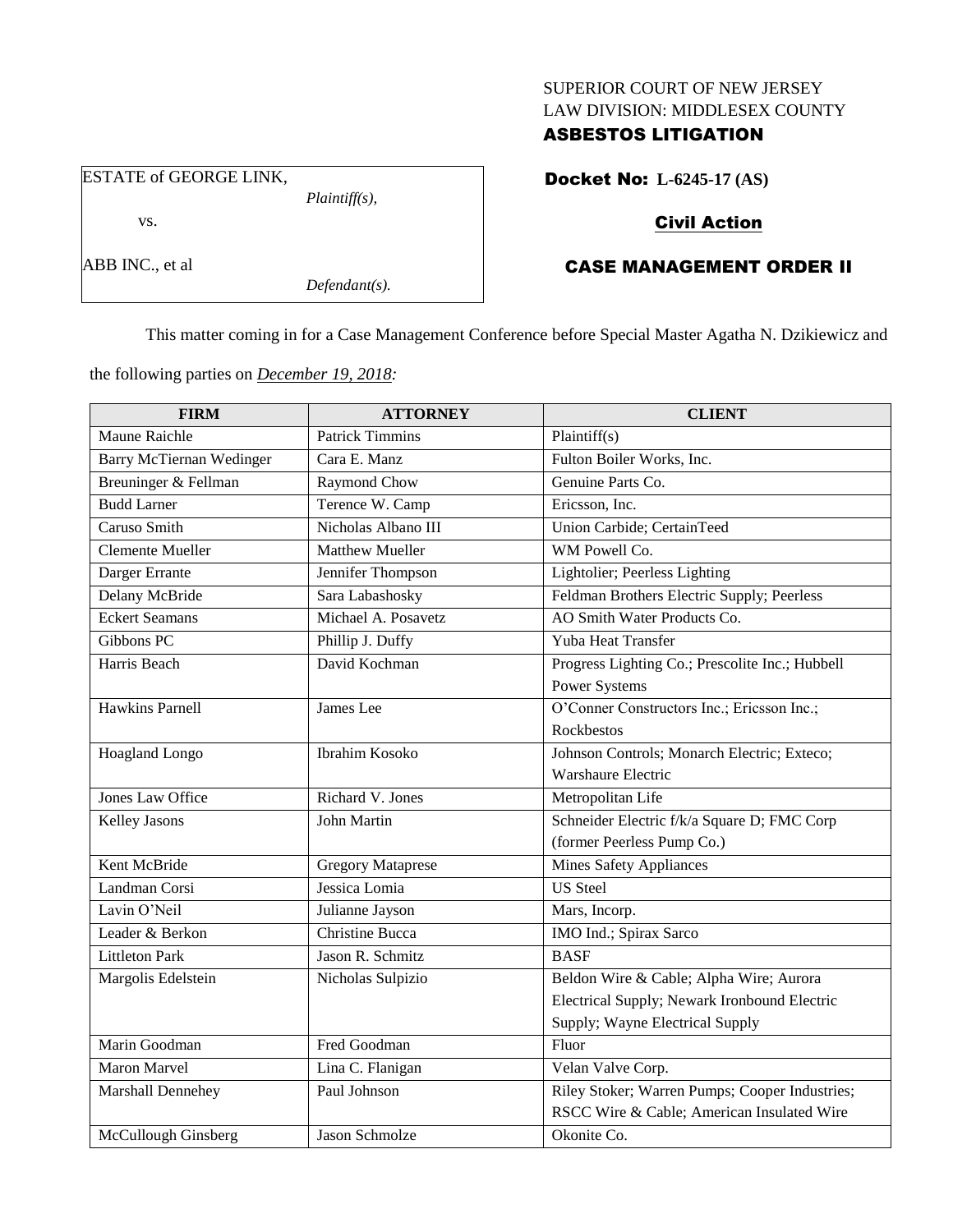| <b>McElroy Deutsch</b> | Donna deBeth Gardiner | Burnham; Rockwell Automation; Cutler Hammer;         |
|------------------------|-----------------------|------------------------------------------------------|
|                        |                       | Vulsub II (incorrectly sued as Tyco Valves)          |
| McGivney Kluger        | Caitlin Bodtmann      | Jewel Electric; Griffith Electric; Weil McLain;      |
|                        |                       | Taco; Durametallic; Grundfos; CCX; Gardner           |
|                        |                       | Denver; Durion; Graybar; Marley Cooling; Good        |
|                        |                       | <b>Friend Electric</b>                               |
| O'Brien Firm           | Jodie J. Farrow       | ABB Inc.                                             |
| O'Toole Scrivo         | Gary Van Lieu         | Swift Electrical; Cooper Electric; Hatzel & Buehler; |
|                        |                       | Starwood Hotels & Resorts                            |
| Pascarella DiVita      | Joshua Greeley        | Ingersoll Rand; Trane Co.; Crane Co.; General        |
|                        |                       | Cable Co.                                            |
| Rawle & Henderson      | Samuel Garson         | <b>Billows Electric Supply</b>                       |
| Reilly McDevitt        | Michelle Cappuccio    | Keer Electric; Aurora Pump; Cleaver Brooks;          |
|                        |                       | Samson Electrical; General Wire; Gould Electronics   |
|                        |                       | Inc.                                                 |
| Tanenbaum Keale        | Afigo Fadahunsi       | Borg Waner; Bryant Electric; CBS Corp.; Foster       |
|                        |                       | Wheeler                                              |
| Wilbraham Lawler       | Lynn Roberts          | Siemens Industry Inc.; Viking Pump                   |
|                        | Jason Harmon          | <b>PSEG</b>                                          |

IT IS on this **20th** day of **December, 2018**, *effective from the conference date;*

### **ORDERED** as follows:

Counsel receiving this Order through computerized electronic medium (E-Mail) shall be deemed by the court to have received a copy of the filed original court document. Any document served pursuant to this Order shall be deemed to be served by mail pursuant to *R*.1:5-2.

Any jurisdictional motions must be filed in accordance with the Court Rules or be waived.

Any *forum non conveniens* motions must be filed as soon as practicable; once sufficient discovery is conducted so that the motion may be properly brought.

#### **DISCOVERY**

| January 11, 2019  | Plaintiff shall serve answers to wrongful death interrogatories by this date.                         |
|-------------------|-------------------------------------------------------------------------------------------------------|
| January 11, 2019  | Defendants shall serve answers to standard interrogatories by this date.                              |
| January 25, 2019  | Plaintiff shall propound supplemental interrogatories and document requests by this date.             |
| February 25, 2019 | Defendants shall serve answers to supplemental interrogatories and document requests by this<br>date. |
| January 25, 2019  | Defendants shall propound supplemental interrogatories and document requests by this date.            |
| February 25, 2019 | Plaintiff shall serve answers to supplemental interrogatories and document requests by this<br>date.  |

 $\_$  ,  $\_$  ,  $\_$  ,  $\_$  ,  $\_$  ,  $\_$  ,  $\_$  ,  $\_$  ,  $\_$  ,  $\_$  ,  $\_$  ,  $\_$  ,  $\_$  ,  $\_$  ,  $\_$  ,  $\_$  ,  $\_$  ,  $\_$  ,  $\_$  ,  $\_$  ,  $\_$  ,  $\_$  ,  $\_$  ,  $\_$  ,  $\_$  ,  $\_$  ,  $\_$  ,  $\_$  ,  $\_$  ,  $\_$  ,  $\_$  ,  $\_$  ,  $\_$  ,  $\_$  ,  $\_$  ,  $\_$  ,  $\_$  ,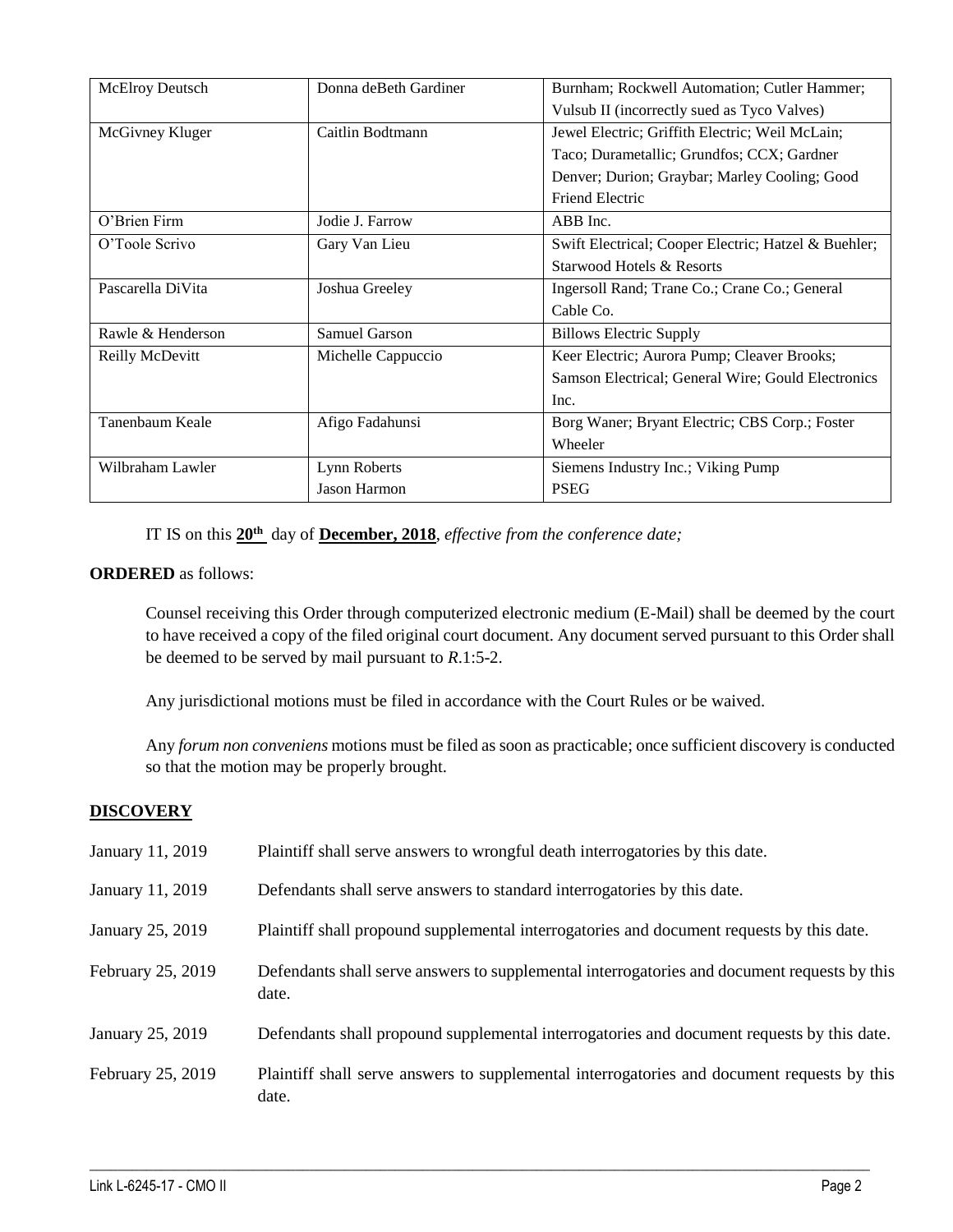- April 30, 2019 Fact discovery, including depositions, shall be completed by this date. Plaintiff's counsel shall contact the Special Master within one week of this deadline if all fact discovery is not completed.
- May 17, 2019 Depositions of corporate representatives shall be completed by this date.

### **MEDICAL EXPERT REPORT**

| January 31, 2019   | Plaintiff shall serve executed medical authorizations by this date.                                                                                                                                                                                      |
|--------------------|----------------------------------------------------------------------------------------------------------------------------------------------------------------------------------------------------------------------------------------------------------|
| May 31, 2019       | Plaintiff shall serve medical expert reports by this date.                                                                                                                                                                                               |
| May 31, 2019       | Upon request by defense counsel, plaintiff is to arrange for the transfer of pathology specimens<br>and x-rays, if any, by this date.                                                                                                                    |
| September 20, 2019 | Defendants shall identify its medical experts and serve medical reports, if any, by this date. In<br>addition, defendants shall notify plaintiff's counsel (as well as all counsel of record) of a<br>joinder in an expert medical defense by this date. |

### **LIABILITY EXPERT REPORTS**

- May 31, 2019 Plaintiff shall identify its liability experts and serve liability expert reports by this date or waive any opportunity to rely on liability expert testimony.
- September 20, 2019 Defendants shall identify its liability experts and serve liability expert reports, if any, by this date or waive any opportunity to rely on liability expert testimony.

#### **SUMMARY JUDGMENT MOTION PRACTICE**

- June 14, 2019 Plaintiff's counsel shall advise, in writing, of intent not to oppose motions by this date.
- June 28, 2019 Summary judgment motions shall be filed no later than this date.
- July 26, 2019 Last return date for summary judgment motions.

#### **SETTLEMENT**

August 9, 2019 Settlement demands shall be served on all counsel and the Special Master by this date.

#### **EXPERT DEPOSITIONS**

October 18, 2019 Expert depositions shall be completed by this date. To the extent that plaintiff and defendant generic experts have been deposed before, the parties seeking that deposition in this case must file an application before the Special Master and demonstrate the necessity for that deposition. To the extent possible, documents requested in a deposition notice directed to an expert shall be produced three days in advance of the expert deposition. The expert shall not be required to produce documents that are readily accessible in the public domain.

 $\_$  ,  $\_$  ,  $\_$  ,  $\_$  ,  $\_$  ,  $\_$  ,  $\_$  ,  $\_$  ,  $\_$  ,  $\_$  ,  $\_$  ,  $\_$  ,  $\_$  ,  $\_$  ,  $\_$  ,  $\_$  ,  $\_$  ,  $\_$  ,  $\_$  ,  $\_$  ,  $\_$  ,  $\_$  ,  $\_$  ,  $\_$  ,  $\_$  ,  $\_$  ,  $\_$  ,  $\_$  ,  $\_$  ,  $\_$  ,  $\_$  ,  $\_$  ,  $\_$  ,  $\_$  ,  $\_$  ,  $\_$  ,  $\_$  ,